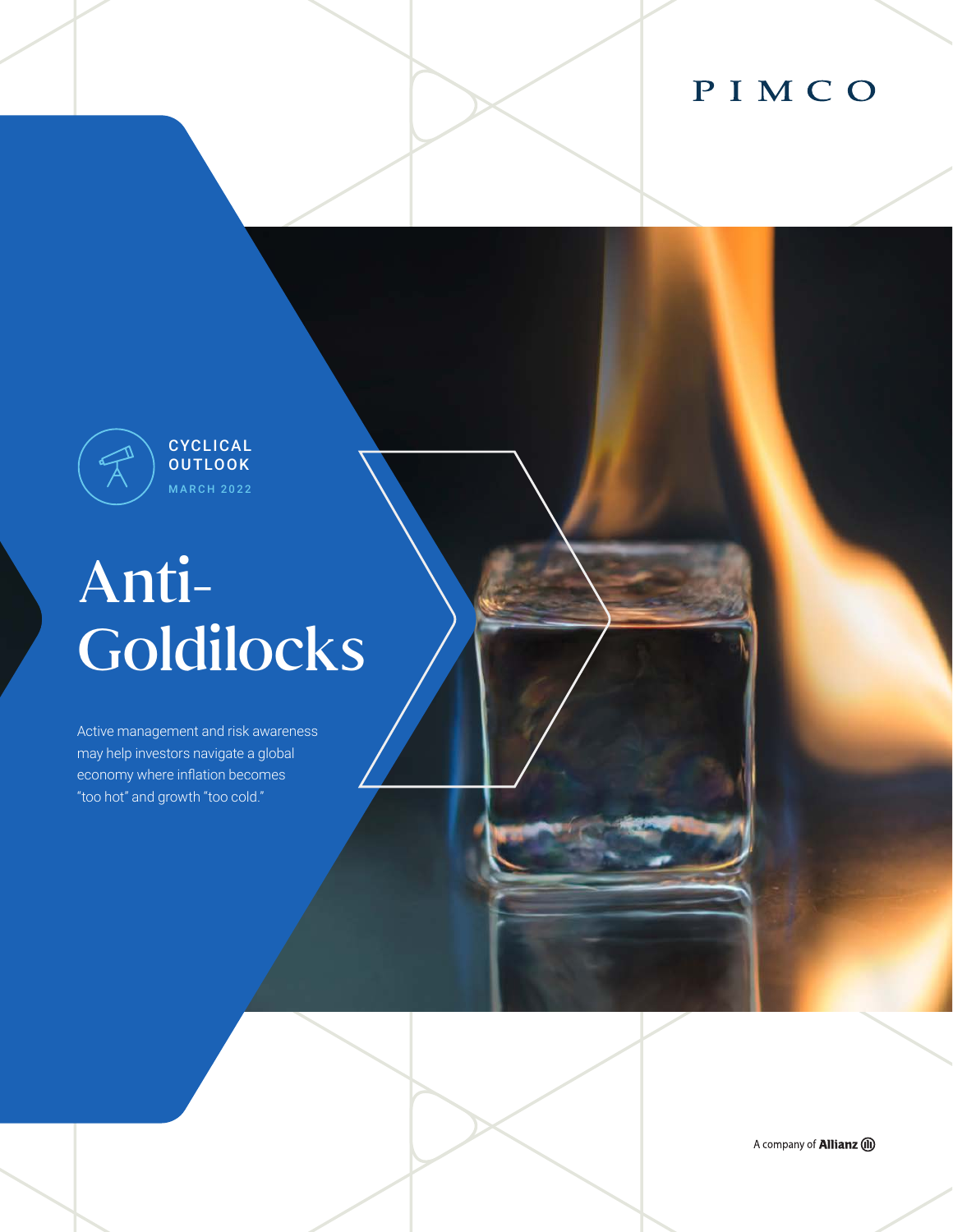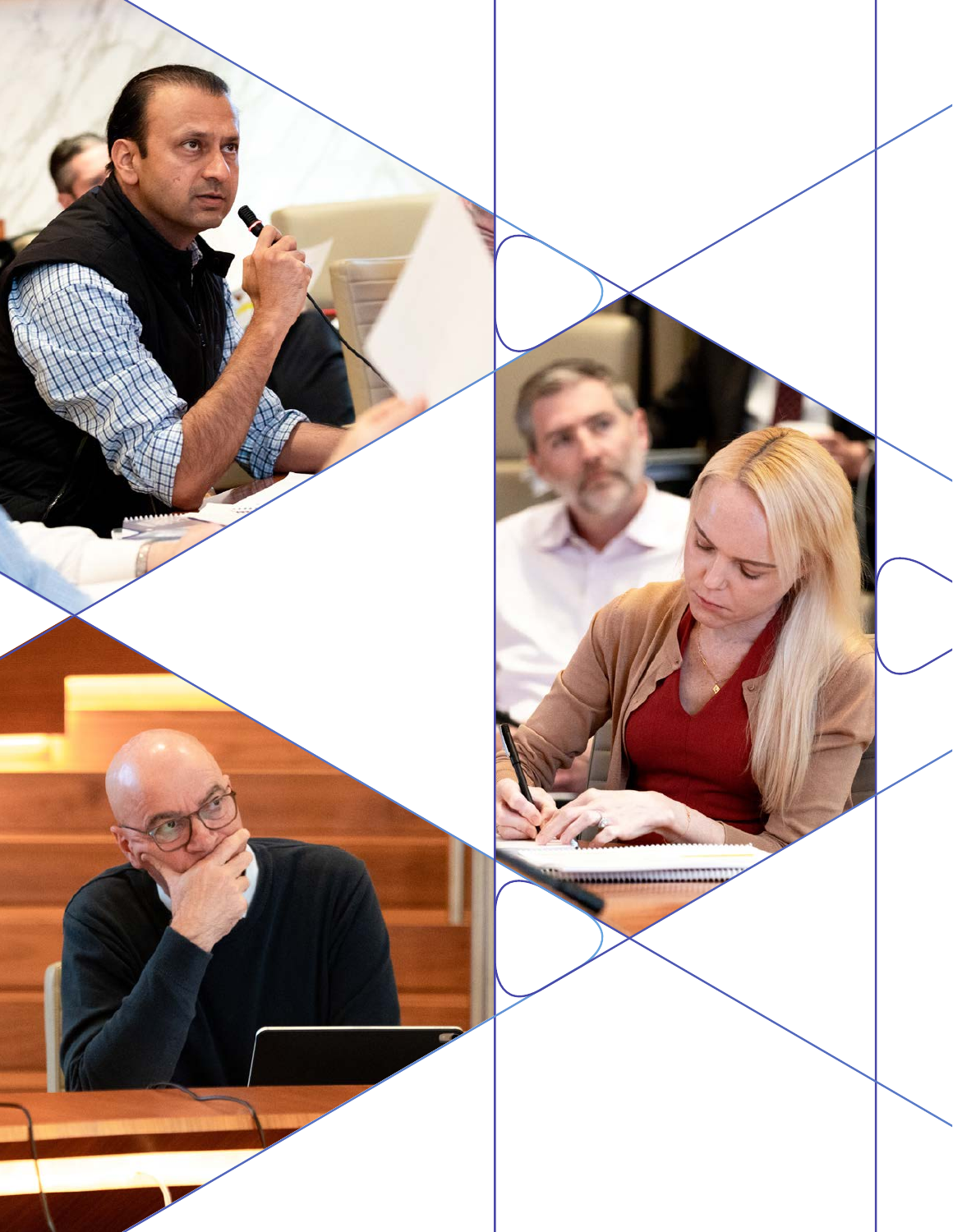#### WRITTEN BY:

Joachim Fels Global Economic Advisor

Andrew Balls Chief Investment Officer Global Fixed Income

## **SUMMARY**

- Significant uncertainty clouds the outlook as the global economy confronts a shock that is negative for growth and will likely spur further inflation. In our base case, growth remains supported by the postpandemic economic reopening and pent-up savings bolstering demand, and inflation may peak in the next few months and then moderate gradually. However, there are obvious risks to this outlook, especially if the Russia–Ukraine war escalates further, including the risk of a recession over the cyclical horizon.
- The war in Ukraine and sanctions will likely lead to a greater dispersion of growth and inflation outcomes among countries and regions. Most central banks seem determined to fight inflation more than support growth, and we expect relatively muted fiscal policy support from governments over the cyclical horizon.
- In this uncertain environment, our investment strategies tend to favor portfolio flexibility and liquidity to respond to events and potentially take advantage of opportunities. We expect to target modest duration underweights and to de-emphasize curve positions.
- We do not expect to have large positions in risk assets given market vulnerabilities, but we may add to spread risk opportunistically in select investments that we see as default remote.
- We continue to see U.S. Treasury Inflation-Protected Securities (TIPS) as a reasonably priced way to mitigate upside U.S. inflation risks. We may see meaningfully higher commodity prices as buyers look to reduce dependency on Russian exports. Commodities can also play a role in mitigating upside inflation risks.
- In equity markets, the current environment favors high quality and less cyclical companies, in our view. We tend to emphasize keeping powder dry in an effort to take advantage of dislocations in equity markets as they arise.

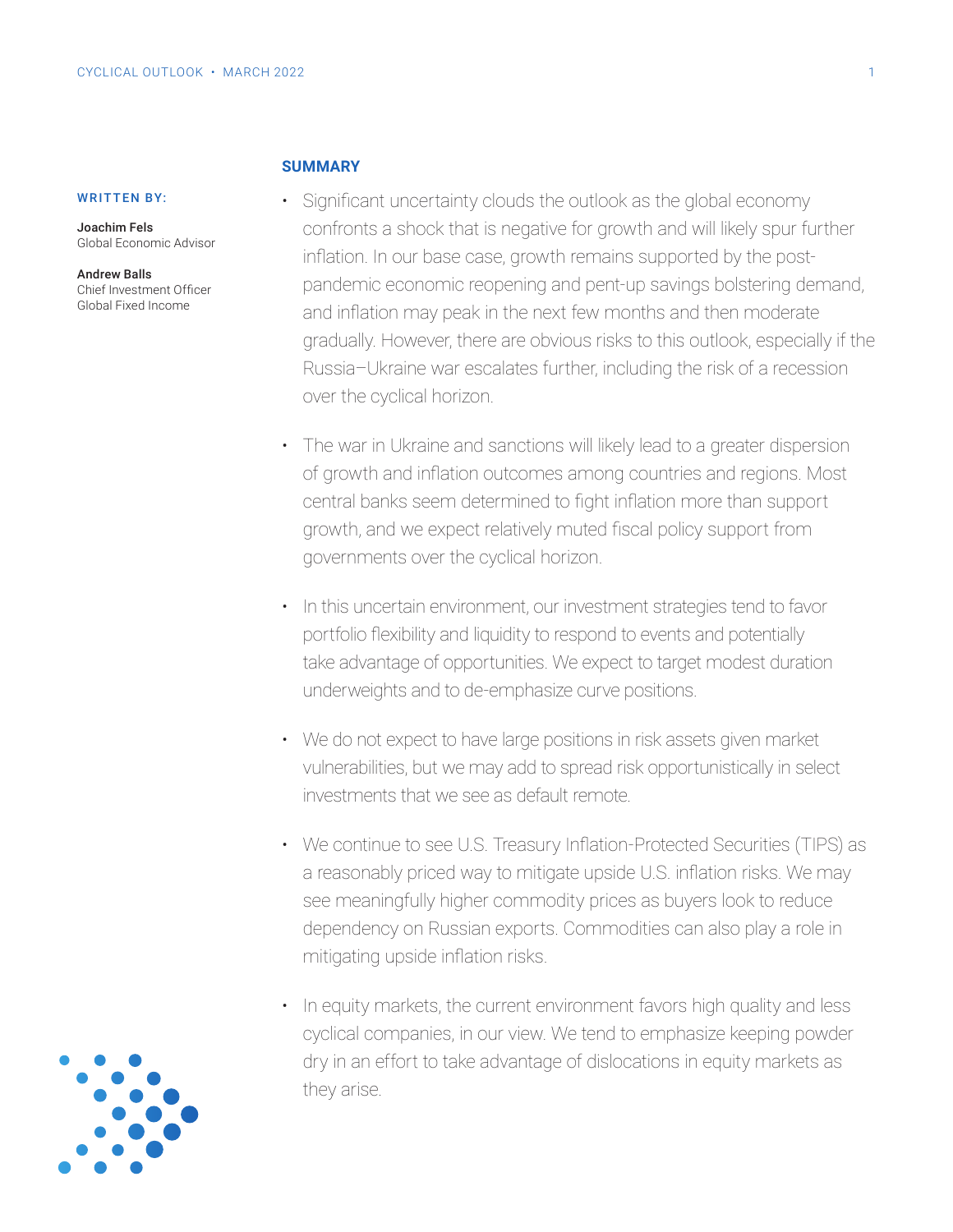There was one thing that PIMCO's investment professionals immediately agreed upon when we gathered – mostly virtually again – for our recent quarterly Cyclical Forum: Russia's invasion of Ukraine, the sanctions response, and the gyrations in commodity markets cast an even thicker layer of uncertainty on what already was an uncertain economic and financial market outlook before the onset of this horrific war.

At the outset, we reminded ourselves of the concept of radical or Knightian uncertainty, which has been a recurrent theme in our discussions at PIMCO over the years (see, for example, "King, Keynes and Knight: Insights Into an Uncertain Economy," July 2016). In contrast to risk, which can be quantified by assigning probabilities to outcomes based on experience or statistical analysis, uncertainty is essentially unmeasurable and represents the unknowable unknowns. In a radically uncertain environment, detailed point forecasts are therefore not particularly helpful in shaping investment strategy. And so our discussions of the macro outlook remained more high-level than usual, mindful of the wide range of possible scenarios and of the potential for nonlinearities and abrupt regime changes in the economy and financial markets.

Despite the many unknowns, we developed five main conclusions regarding the cyclical six- to 12-month outlook that we think are most relevant for investors at this stage. We will discuss the longer-run, secular ramifications of the current situation at our upcoming Secular Forum in May.

#### **1. AN 'ANTI-GOLDILOCKS' ECONOMY**

First, the global economy and policymakers are confronted with a stagflationary supply shock that is negative for growth and will tend to push up inflation further. There are four main channels of transmission: 1) higher energy and food prices, 2) disrupted supply chains and trade flows, 3) tighter financial conditions, and 4) lower business and consumer confidence due to heightened uncertainty. In combination, these could easily result in what one participant at our forum called an "anti-Goldilocks economy": an economy that will be both too hot in terms of inflation and too cold in terms of growth.

To be sure, our tentative baseline forecast still calls for abovetrend growth in developed market economies overall, though we revised that forecast down by about 1 percentage point to 3% for 2022 from our prewar projections. Growth in general remains supported by the post-pandemic economic reopening and pent-up savings that can support demand.

Also, based on the technical assumption that actual commodity prices follow their downward-sloping (as of this writing) futures path, we forecast headline and core inflation peaking at upwardly revised levels in the next few months and then moderating gradually. Note that since the December Forum, we have raised our forecast for average 2022 developed market inflation by 2 percentage points to 5%. However, there are obvious and significant downside risks to this growth baseline and upside risks to the inflation outlook, especially if the war or the sanctions escalate further. We note the uptick in the geopolitical risk index published by researchers at the U.S. Federal Reserve – see Figure 1. Suffice to say, these developments tend to underscore our secular theme of shorter growth and inflation cycles with larger amplitudes.

#### Figure 1: Geopolitical risk is at its highest level in nearly two decades



#### Geopolitical Risk Index

Source: Caldara, Dario, and Matteo Iacoviello (2021), "Measuring Geopolitical Risk," working paper, Board of Governors of the Federal Reserve Board, November 2021; data as of 28 February 2022.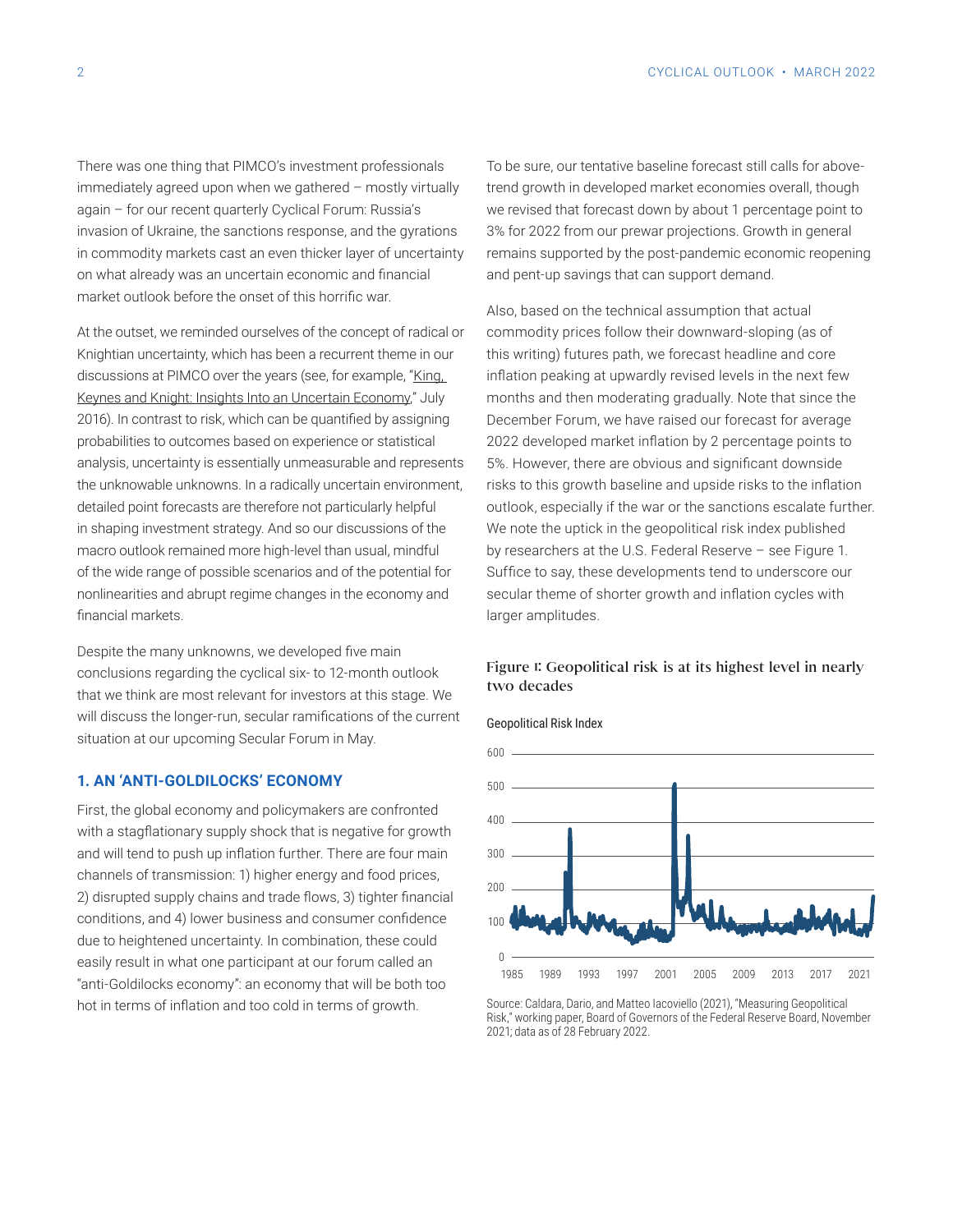The outlook for both growth and inflation is clouded by already fragile initial conditions

#### **2. NONLINEAR GROWTH AND INFLATION RESPONSES MORE LIKELY**

A second point worth emphasizing is that the outlook for both growth and inflation is clouded by potential nonlinearities related to already fragile initial conditions. In particular, supply chain disruptions were already widespread due to COVID-19, weighing down on output and pushing up costs and prices in many sectors. Russia's war in Ukraine and the sanction responses have led to further disruptions just as some of the bottlenecks related to COVID had started to ease. While Russia only accounts for 1.5% of global trade, it has a much larger footprint in a range of energy and non-energy commodities. Ukraine is not only a large producer of grain but also an important supplier of parts for Europe's auto industry and of inputs into chips production, such as neon. Given the complexity of global supply chains, seemingly minor shortages in certain raw materials and components can have an outsized impact on output and prices.

Moreover, the recent COVID-related lockdowns in parts of China have the potential to create new bottlenecks in the global supply chain independent of the evolution of the Russia/ Ukraine situation. Even in a scenario where the war ends soon and commodity prices ease, we believe it would be too early to conclude that all is well again. It is also worth keeping in mind that even after a conclusion to the war in Ukraine, the sanctions would likely remain in place for a long time, hampering the flow of trade and capital and exacerbating supply chain issues.

Another potential nonlinearity in the inflation process: Even before the Ukraine shock, inflation was running at multi-decade highs in many countries, and longer-term inflation expectations had been moving higher – see Figure 2 for U.S. data. The additional near-term upside pressure on prices has increased the risk of a de-anchoring of medium- and longer-term inflation expectations and of a wage-price spiral. This is a higher risk in the U.S., where the labor market is already very tight, but given the size of the inflation shock this risk is also significant for Europe. Much depends on the reaction by monetary and fiscal policymakers, which we discuss below.

#### Figure 2: Measures of U.S. inflation expectations have risen significantly since the pandemic, but currently remain in line with longer-run averages





Source: PIMCO, Haver Analytics. Ahn, Hie Joo, and Chad Fulton (2021). "Research Data Series: Index of Common Inflation Expectations," FEDS Notes. Washington: Board of Governors of the Federal Reserve System, 5 March 2021; data as of 11 March 2022. PCE is Personal Consumption Expenditures, a measure of U.S. inflation.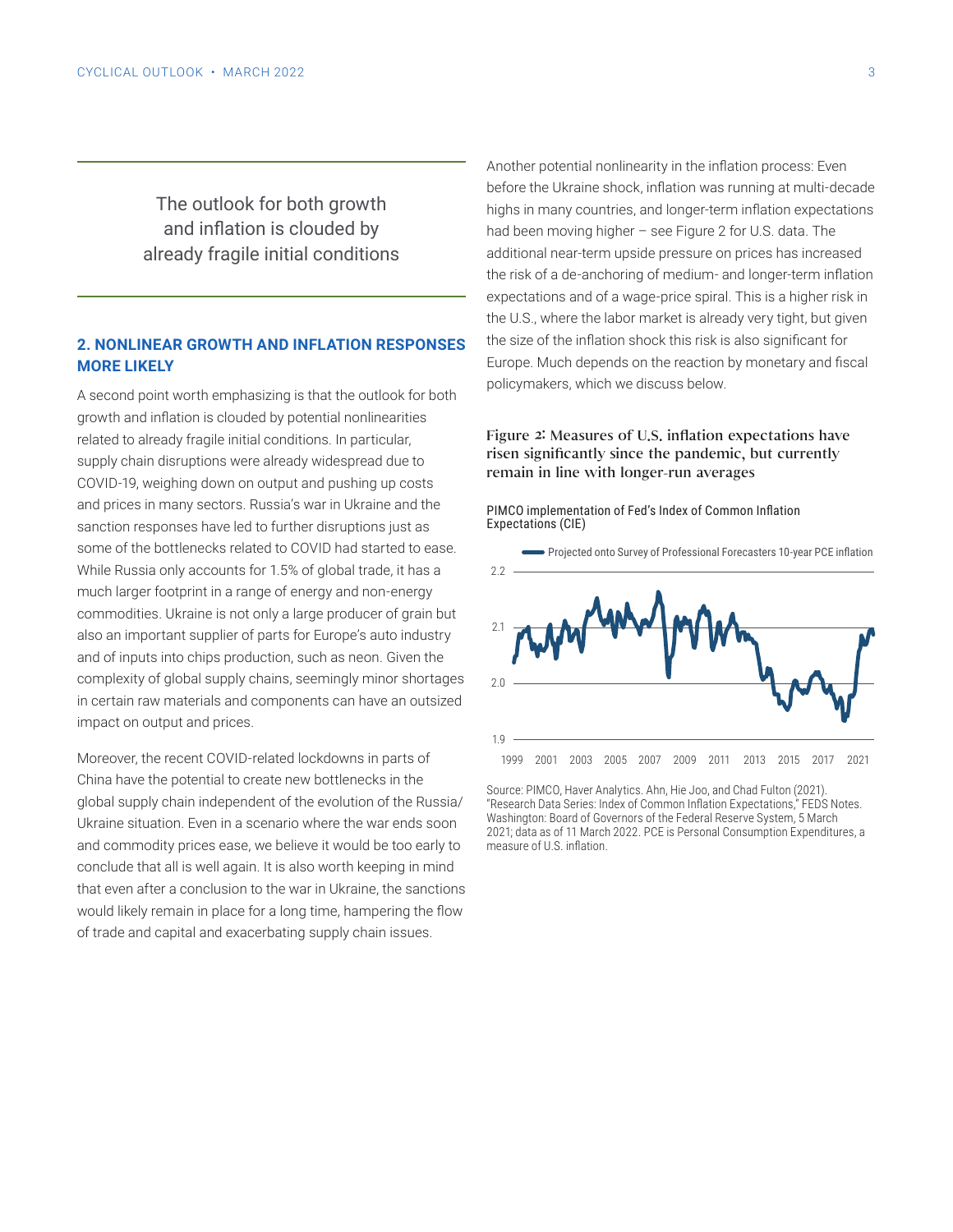### **3. ASYMMETRIC SHOCK BEGETS GREATER DIVERGENCE**

A third implication of the war in Ukraine is that it will likely lead to a greater dispersion of economic and inflation outcomes among countries and regions over the cyclical horizon. Note that these developments tend to amplify another of our secular themes – a greater divergence of growth and inflation among countries.

# Inflation and growth will likely play out very differently across regions

Europe will likely be most affected given its geographical proximity to the conflict; its closer trade, supply chain, and financial linkages with Russia and Ukraine; its great dependence on gas and oil imports from Russia; and the arrival of war refugees. The risk that Europe falls into recession this year and at the same time experiences significantly higher inflation has increased materially, especially if the flow of gas from Russia is disrupted.

China and most other Asian economies have smaller direct trade linkages with Russia but will likely be negatively affected by higher energy prices, declining tourism receipts from Russia, and slower growth in Europe. Moreover, China faces a non-negligible risk of secondary sanctions that could hurt its economy if the conflict escalates further and China decides to align too closely with Russia.

In emerging markets (EM), exporters of commodities like oil, iron ore, copper, metals, wheat, and corn should benefit from more favorable terms of trade. Meanwhile, higher commodity prices will tend to increase already high inflation pressures in most EM economies, especially where inflation expectations are not well anchored. We expect some countries in North Africa and the Middle East will be hit disproportionally hard by rising wheat prices and falling tourism receipts. The economic hardship could also lead to more political instability in the region reminiscent of the so-called Arab Spring more than a

decade ago, when sharp increases in food prices were a factor behind political unrest.

Meanwhile, the U.S. economy appears relatively isolated from the direct effects of the war in Ukraine given minimal direct trade links with the region and its relative energy independence. However, slower growth elsewhere in the world, sharp increases in gasoline prices, potential additional global supply chain disruptions, and a sharp tightening of financial conditions since the onset of the war (see Figure 3) are still likely to dampen growth and push inflation higher this year, in our view.

#### Figure 3: U.S. financial conditions have tightened rapidly since the invasion of Ukraine

#### PIMCO U.S. Financial Conditions Index



Source: PIMCO, Federal Reserve, and Bloomberg as of 15 March 2022. The PIMCO US Financial Conditions Index (FCI) is a proprietary index that summarizes the information about the future state of the economy contained in a wide range of financial variables, including the fed funds rate, bond yields, credit spreads, equity prices, oil prices, and the broad trade-weighted U.S. dollar. The weights of these variables are determined by simulations with the Federal Reserve's FRB/US model. An increase (decline) in the FCI implies a tightening (easing) of financial conditions.

#### **4. CENTRAL BANKS: TUG OF WAR**

Most central banks seem determined to opt for fighting inflation over supporting growth. In normal times, we would expect central banks to look through the inflationary consequences of a supply-side shock, but these are not normal times, with the current shock coming at a time of already high inflation as the result of the COVID period and ongoing supply chain disruptions. Monetary policymakers therefore appear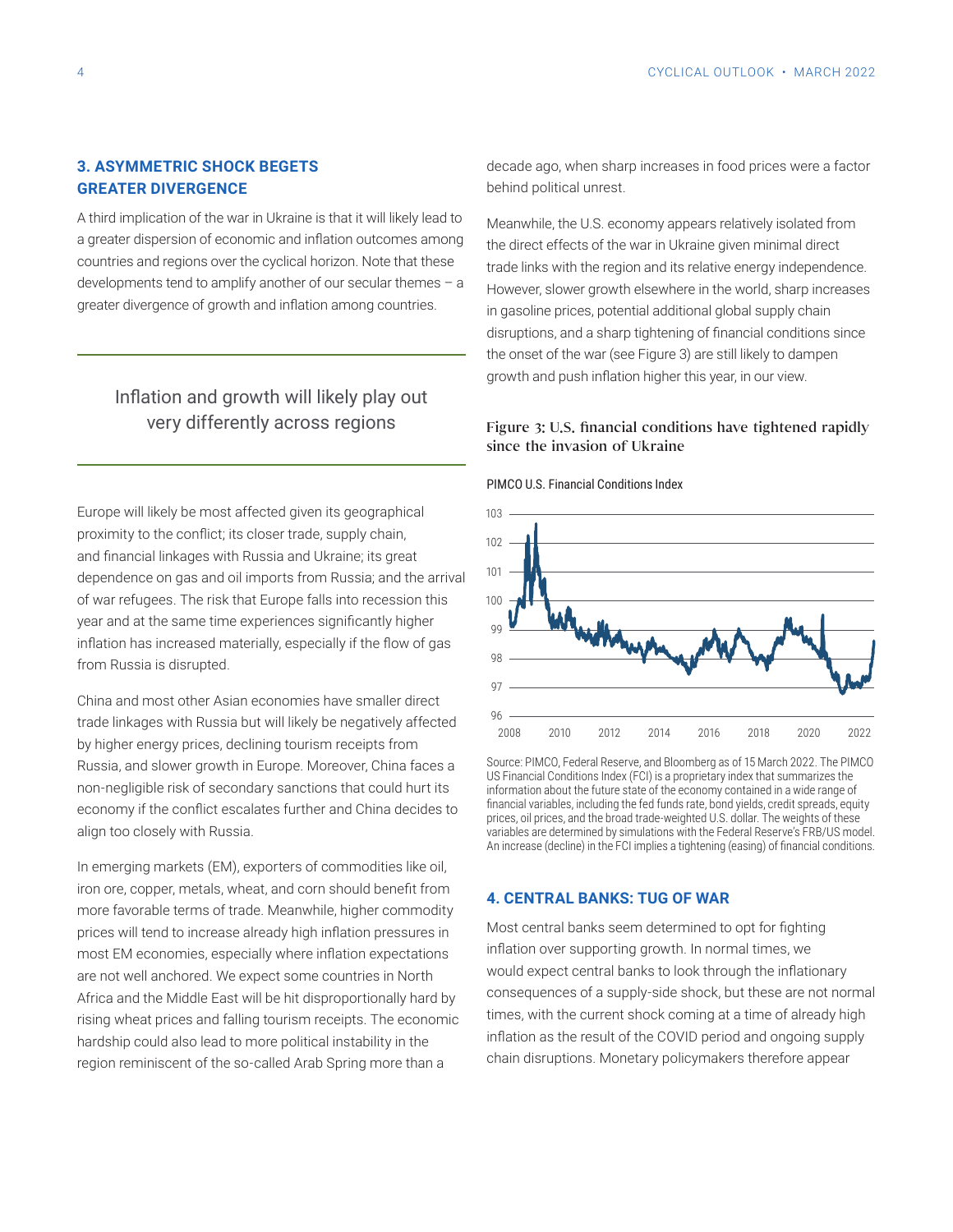focused primarily on preventing second-round effects of higher headline inflation and a further rise in already elevated inflation expectations. Needless to say, this also raises the risk of a hard landing further down the road and implies a rising risk of recession later this year or in 2023; this is not our baseline, but a risk to monitor.

The European Central Bank (ECB), the central bank that is closest to the Russia shock in terms of the GDP risks and has – together with Japan – the weakest underlying inflation dynamics, demonstrated at its March meeting that it does not intend to be knocked off its course of removing accommodation given the current outlook.

The U.S. Federal Reserve at its March meeting started a new tightening cycle by lifting the fed funds rate off the zero bound and signaled a series of rate hikes through this year combined with a runoff in the balance sheet likely to start in one of the next two meetings. (Read our blog post on implications from the March Fed meeting.)

The Bank of England raised rates for the third time in three months in March and signaled that it will probably tighten further. Many other central banks in both developed and emerging markets are on a tightening path given rampant inflation pressures. The one major exception is China, where below-target inflation, a strong currency, and concerns about growth have led to moderate monetary easing in recent months and make any tightening moves this year look unlikely.

## Most central banks are opting to fight inflation over supporting growth

Thus, for the first time since the stagflationary 1970s and early 1980s, the major Western central banks led by the Fed are unlikely to ride to the rescue in the face of a negative growth shock given that it is accompanied by a positive shock to inflation. This increases the risk of weaker growth or even a recession in the developed economies and damage to financial markets.

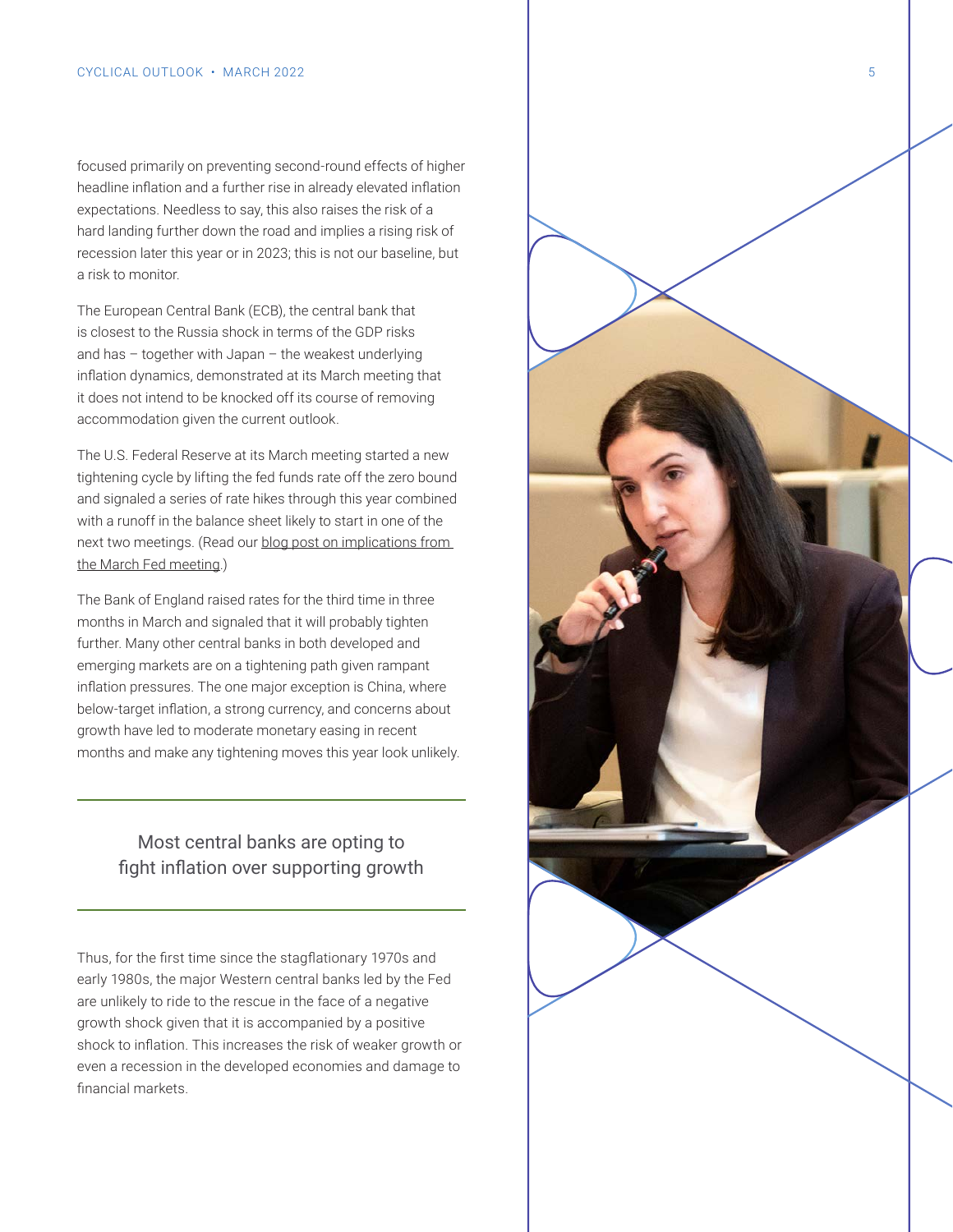

As we stressed in our *Secular Outlook*, "Age of Transformation," our baseline remains for low neutral real policy rates owing in part to persistent long-term drivers and in part to financial market sensitivity to higher rates. But higher inflation is likely to lead to difficult choices for central banks – and opportunities for active investors if ongoing central bank tightening does lead to financial market breakages.

#### **5. FISCAL POLICY: MUTED RESPONSE**

Governments reacted to the pandemic with every tool at their disposal, supported by monetary policy. Yet with deficits and debt now significantly higher and central banks ending quantitative easing and raising rates, the fiscal response to the current shock is likely to be much more muted.

We firmly believe more fiscal easing is coming in Europe, partly in the form of higher defense spending (which would take time to become effective) and partly through transfers and tax subsidies aimed at cushioning the impact of higher energy costs on disposable incomes. However, these measures would likely only partially offset the automatic drag from the expiration of temporary support measures implemented during the pandemic. Also, further steps toward a shared fiscal capacity via the EU budget, this time for defense and more renewable energy investments, seem likely. However, it could be a slow process that will have an economic impact only well beyond our cyclical horizon.

In the U.S., only at best minor additional fiscal support looks likely in the near term given the political near-stalemate in Congress. And after the midterm elections in November, assuming a Republican majority in the House and possibly also in the Senate, gridlock may prevent any further fiscal easing for years to come. While this is not great news for cyclical growth, it should be helpful in moderating inflation pressures because, as the pandemic episode served to illustrate, inflation is not only a monetary but also a fiscal phenomenon – it takes two to tango.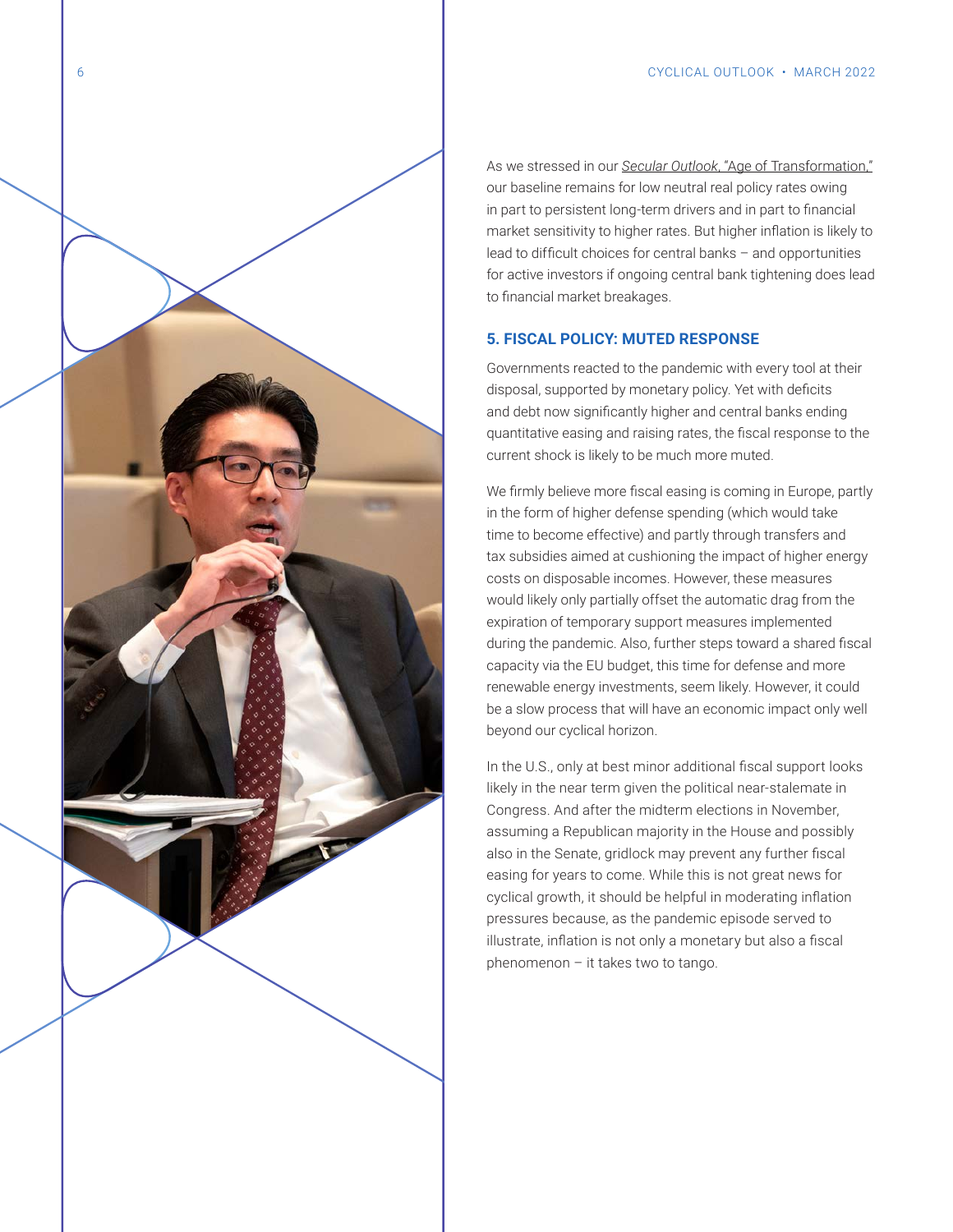# Investment implications

Amid this difficult and uncertain environment, a key plank of our investment strategy will be to emphasize portfolio flexibility and portfolio liquidity. We believe there is significant option value in having the risk budget space and liquidity available to respond to events and potentially take advantage of opportunities. There is much to be said for staying fairly close to home in terms of macro risk factors and to be very careful indeed in committing cash.

#### **DURATION**

On duration, we expect to target modest duration underweights given the current levels, the upside inflation risks, and the prospect for central bank tightening that prioritizes anti-inflation credibility over near-term growth concerns.

## Credit positioning in portfolios should focus on resiliency, liquidity, and principal preservation

However, we do not expect to have large risk positions given the potential for today's growth concerns to tip into tomorrow's growth slowdown and the vulnerability of equity markets to the anticipation of a sustained tightening campaign that goes beyond current market pricing. We expect to de-emphasize curve positions, with the broad global tightening cycle now underway. We continue to see U.S. Treasury Inflation-Protected Securities (TIPS) as a reasonably priced way to mitigate upside U.S. inflation risks.

#### **CREDIT**

Across the board, spread assets have sold off. We see the potential to increase spread risk opportunistically in our portfolios, but our strong preference is to focus on structured credit and corporate credit investments that we see as default remote. There is risk of further weakness in credit markets driven by an escalation of the Russia/Ukraine conflict or major central banks needing to be more hawkish to address heightened inflation pressures. Credit positioning in portfolios should focus on resiliency, liquidity, and principal preservation for a wide array of scenarios.

We will look to be underweight generic corporate credit. First, there are several areas of securitized products markets – such as in the U.S. residential mortgage-backed securities (RMBS), asset-backed securities (ABS), and commercial mortgage-backed securities (CMBS) markets, with a focus on U.S., U.K., and select higher-quality European collateral – that we believe offer higher credit quality or more default-remote alternatives to corporate credit. Second, within the corporate credit sectors, we expect to continue to favor senior financials: Recent weakness should provide the opportunity to add risk, with careful scaling, in the large global banks where the risk of default appears low, even in an environment of much higher volatility. In credit markets we will likely maintain a bias for the U.S. over Europe and EM given lower exposure and vulnerability to the unfolding events in Russia and Ukraine. And we continue to emphasize liquidity when expressing credit beta and focus on the highest-conviction and most resilient cash corporate bonds identified by our global credit team.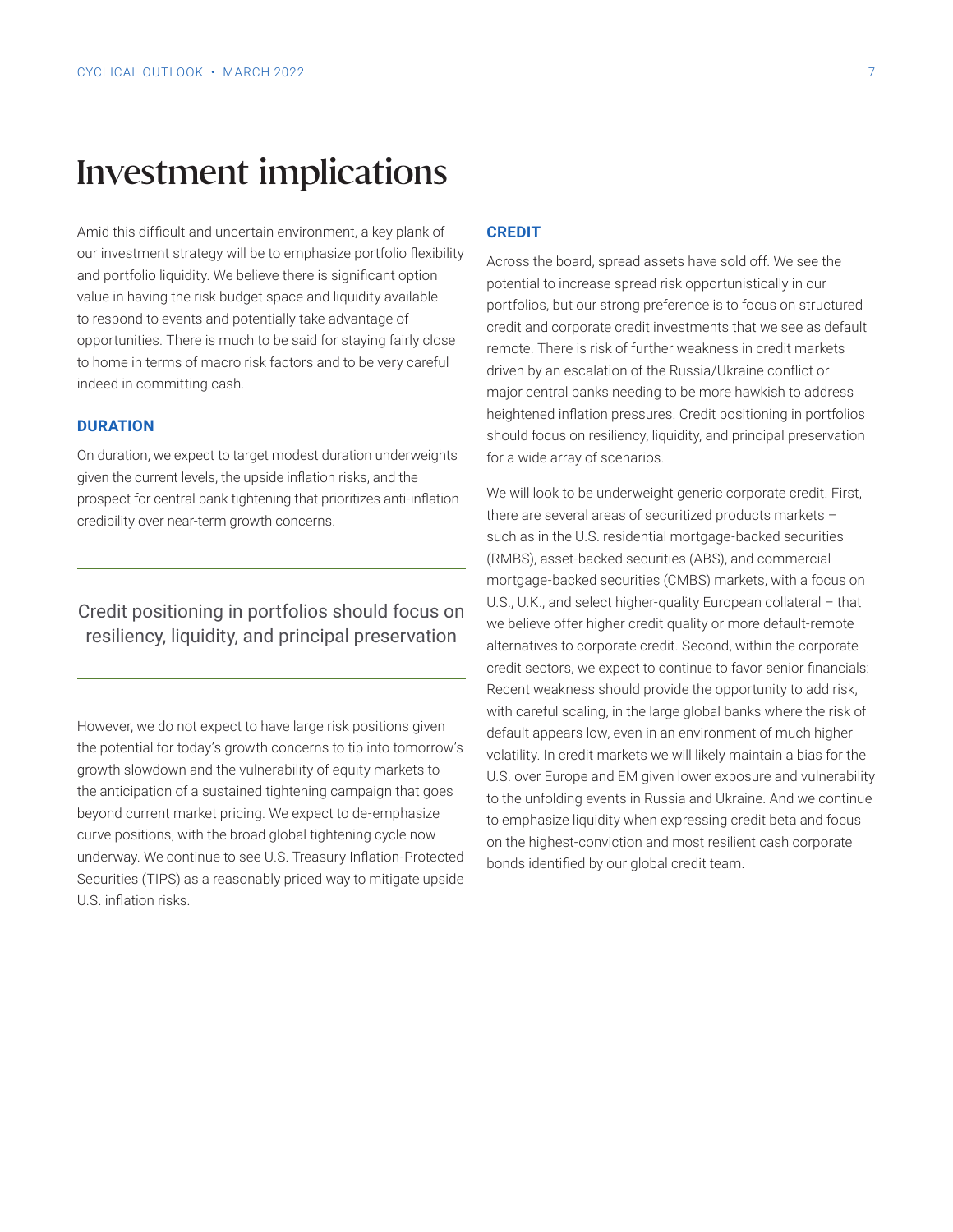#### **CURRENCIES AND EM**

On currencies, in portfolios where these risk positions fit with our clients' guidelines and expectations, we expect to overweight select G-10 and EM currencies with a focus on commodity beta and cheap valuations. We will likely keep these positons fairly small in the current uncertain environment. On EM, more generally, we expect to have limited exposure but continue to seek attractive opportunities in a difficult environment.

#### **COMMODITIES**

Turning to asset allocation beyond bond-focused portfolios, prior to recent events in Ukraine, the commodity markets were beginning to exhibit classic late-cycle characteristics where demand was beginning to exceed supply. As such, for the same price level, we would expect lower output growth than only a few years ago. Given the importance of energy to the production costs of other commodities, the impact on broad inflation will likely be meaningful. With this as backdrop, events in Ukraine, while fluid, have potential to lead to meaningfully higher prices as commodity buyers broadly look to reduce dependency on Russian exports for a range of commodities. With commodity indices exhibiting positive carry at levels rarely seen, we believe commodities can also play a role in mitigating upside inflation risks.

#### **EQUITIES**

We expect to be broadly neutral on overall equity beta risk in our asset allocation portfolios. We believe we are now firmly in the late stage of the cycle, with underlying growth momentum still strong but increasingly vulnerable to downside risk. Equity multiples have compressed in line with the central bank tightening that has been priced in, leaving earnings as the primary driver for returns going forward. The current environment favors high quality and less cyclical companies, in our view. Our asset allocation portfolios – and our fixed income portfolios – will tend to emphasize keeping powder dry in an effort to take advantage of dislocations in equity markets as they arise.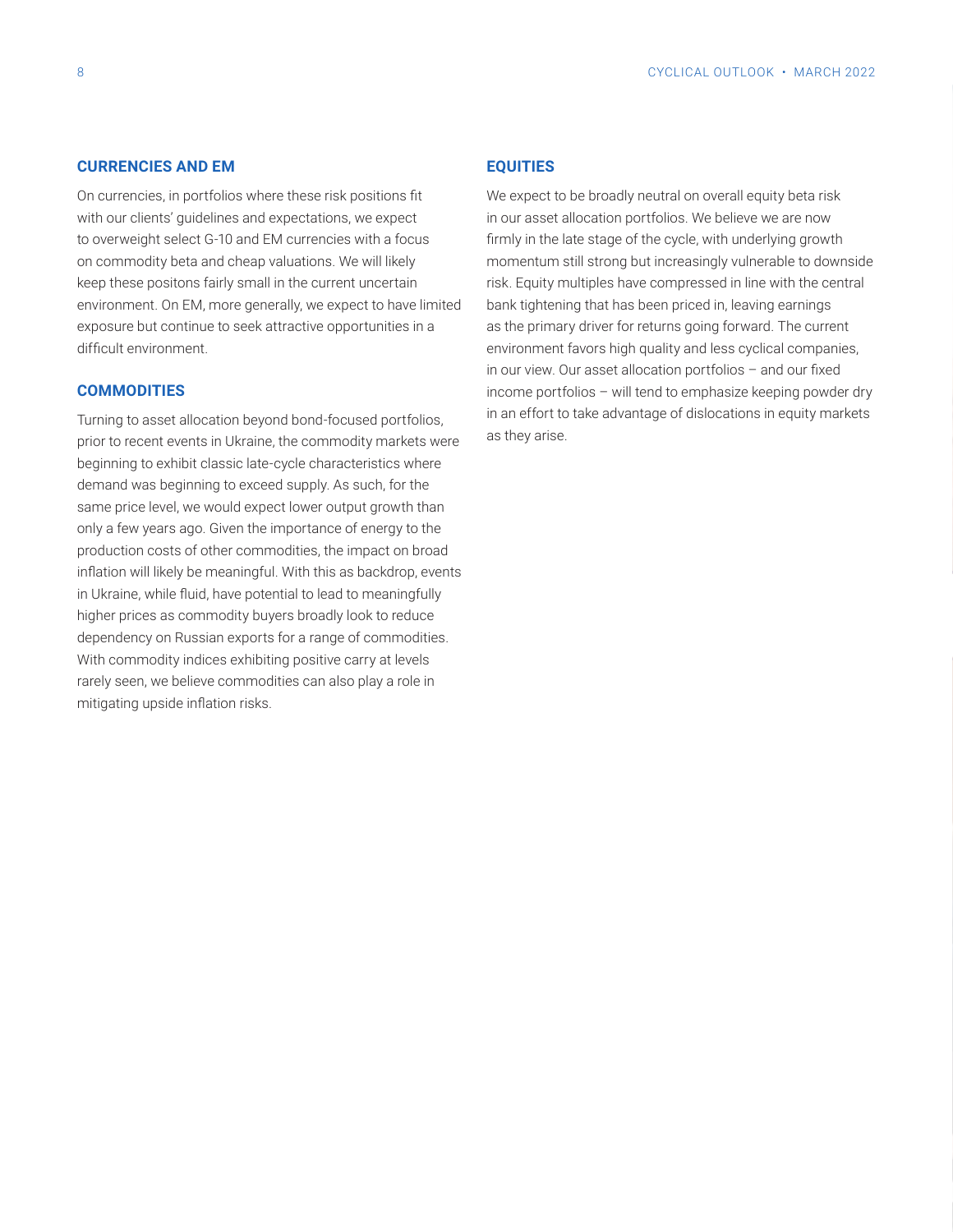